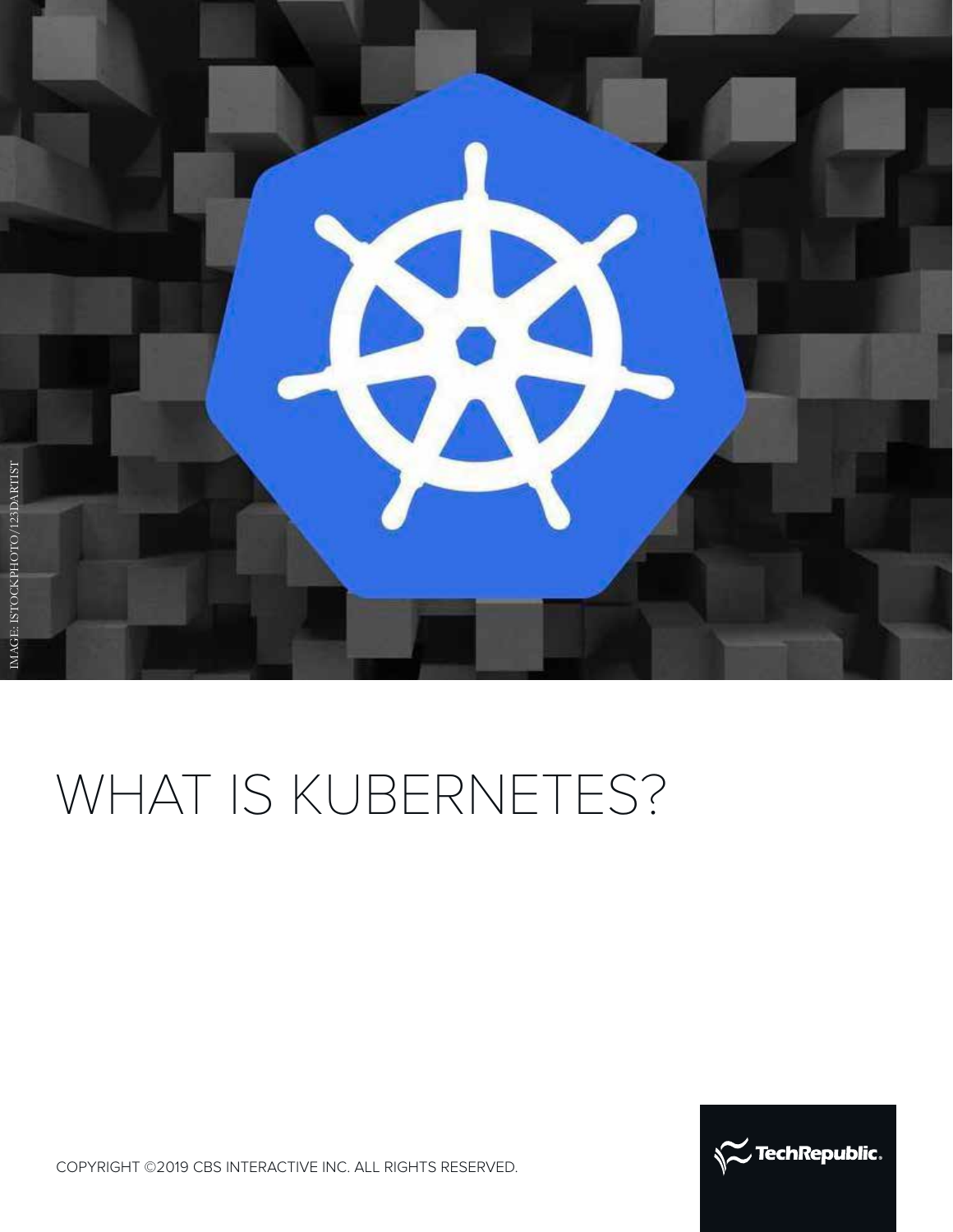# WHAT IS KUBERNETES?

### BY JACK WALLEN

If you live within the realm of IT, chances are you've heard of [Kubernetes](https://www.techrepublic.com/article/kubernetes-the-smart-persons-guide/). This is especially true if your company is of the enterprise sort. But, if you've managed to duck and dodge your way out of Kubernetes influence, you might be wondering what exactly is this technology. Let me see if I can explain it in simplest terms.

To understand Kubernetes, you must first know that a [container](https://www.techrepublic.com/article/containers-the-smart-persons-guide/) is a distributed application that contains everything it needs to run. Containers are OS- and hardware-independent and are deployed based on images (such as the official NGINX image), which can be pulled from numerous repositories.

With that out of the way, Kubernetes is an open source container orchestration system that is portable, extensible, and not only allows you to deploy those containers to a scalable cluster, but it can be used (with the addition of other tools) to completely automate the orchestration of your containerized applications.

Kubernetes was originally created by Google but is now maintained by the [Cloud Native Computing](https://www.cncf.io/)  [Foundation](https://www.cncf.io/). Like that single NGINX container you can deploy, with Kubernetes you can turn that container into a massively scaled service that is automatically deployed, updated, scaled up or down, and more.

Kubernetes can be installed in your on-premises data center, or can be run from any number of third-party hosts such as Amazon Web Services, Google Cloud Platform, Azure, and more. With Kubernetes, your enterprise business can become incredibly agile and your applications and services will be exponentially easier to deploy and manage.

However, it is important to remember that without the likes of Docker containers, Kubernetes wouldn't be possible. So before you dive head first into the Kubernetes waters, make sure you first have a solid grasp on deploying containers.